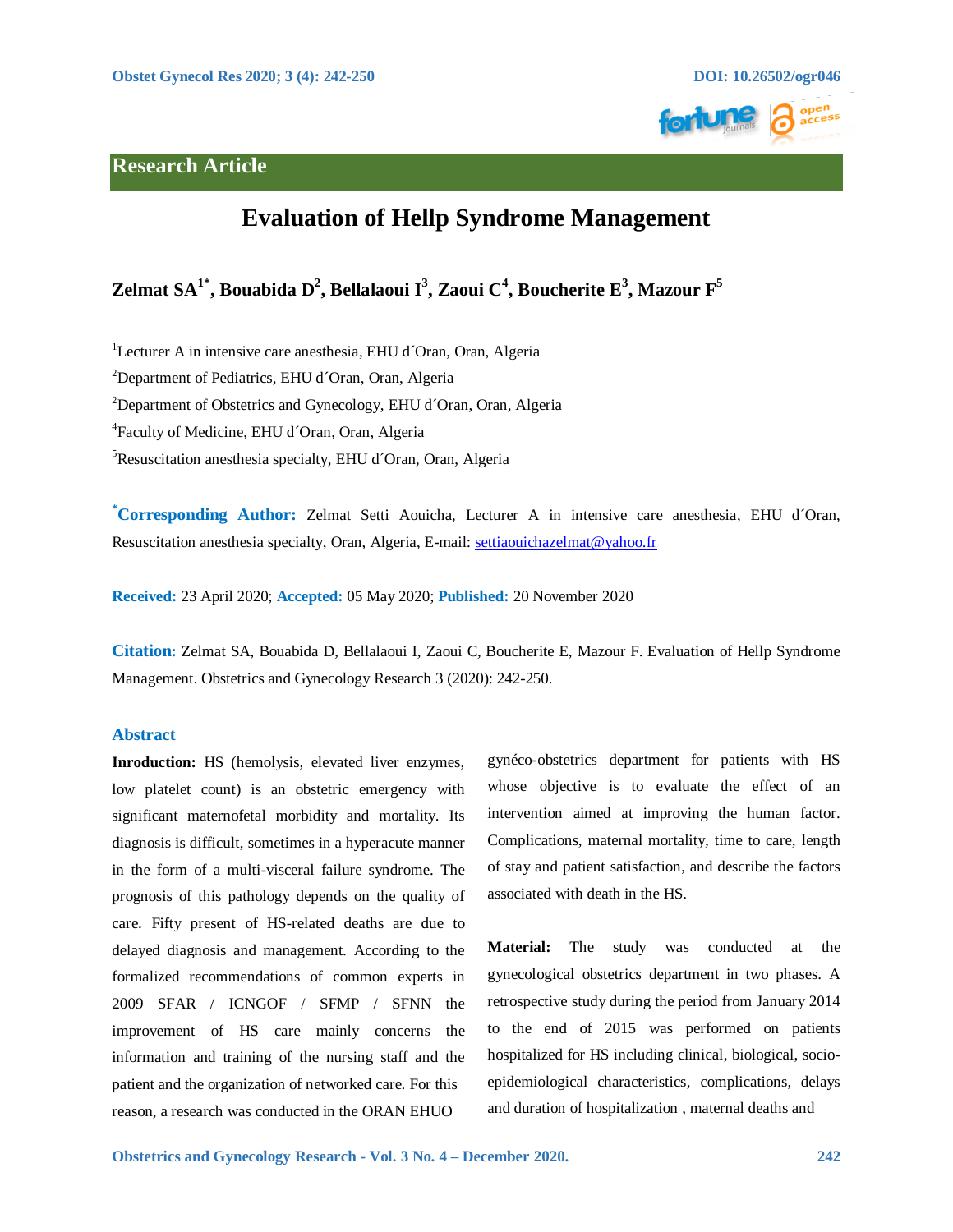perinatal, and patient satisfaction; then an intervention on the human factor was implemented gradually and continuously from January 2016 to the end of 2017. The evaluation of the intervention was done through the before-after study method.

**Result:** The analysis of the data concluded that there were 165 cases of HS, a frequency which increased significantly between the two phases from 0.35% in the first phase to 1.5% in the second phase. Maternal deaths had significantly decreased from 15.7% to 3.14% between the two phases  $(P = 0.01)$  and none of the patients had eclampsia postoperatively (2.6% vs. versus). The per and post op blood pressure imbalance increased from 78% to 7.1% with a (P  $\leq$ 10-3). The laparotomy for hemorrhage increased from 15.7 to 1.6%. After intervention on the human factor, perinatal mortality decreased from 31.5% to 16.5%. The duration of maternal hospitalization between delivery and discharge decreased between the two phases of 18 days and 45 hours in the first phase at 10 days and 7 hours (p <10-3) Regarding the satisfaction went from 34.4% to 74, 3%. All maternal deaths were class I as well as a low socioeconomic status, resulting from a late transfer. Complications associated with death include DIC (80%), eclampsia (70%), PAO (50%), hemorrhagic shock (30%), hepatic hemorrhage, and encephalopathy (10%).

**Conclusion:** The results of the research highlight the positive impact of the human factor namely reduction of maternal mortality, intraoperative complications and duration of hospitalization, satisfaction of the patient. This allows us to conclude that the role of the human factor in improving the care of the HS is unavoidable.

**Keywords:** Maternal Mortality; HS; Obstetric Emergency; Human Factor; Improved Care

## **1. Introduction**

Described a quarter of a century ago by Weinstein [1, 2] from 29 observations of associated pre-eclampsia (PE); hemolysis (H for hemolysis), hepatic cytolysis (EL for elevation of liver enzymes), thrombocytopenia (LP for low platelet count). These combined observations made it possible to define a suggestive and catchy acronym [3], Hellp Syndrome (HS). This syndrome is characterized by a symptomatic, progressive and etiological polymorphism [4].

The Mississippi classification makes it possible to distinguish 3 classes of Hellp, [5, 6]; Class 1: the most serious, with: a platelet count less than or equal to 50, 000 / ml. ASAT or ALAT  $\geq$ 70 IU / L. LDH  $\geq$  600 IU / L. Class 2: Platelet count between 500, 000 / ml and 100, 000 / ml. ASAT or ALAT  $\geq$ 70 IU / L. LDH  $\geq$  600 IU /. Class 3: a rate between 100, 000 / ml and 150, 000 / ml, ASAT or ALAT  $\geq$  70 IU / L. LDH  $\geq$  600 IU / L. Hellp syndrome remains a public health problem in Algeria, this syndrome is supported by a heavy maternal morbidity and mortality, all the more severe since the diagnosis is made late [7, 8]. Among these complications; eclampsia, retro placental hematoma, renal failure, subcapsular hematoma of the liver and acute edema of the lung, a syndrome of multi visceral failure.

Maternal mortality reaches 24%, perinatal mortality can go up to 60%. More than half of these deaths could be avoided, with an early diagnosis and an adequate multidisciplinary cost; which requires rigor and vigilance on the part of healthcare personnel involving the human factor and the organization of healthcare. The aim of this work is to improve the price charged for HS by acting on the human factors of the organization of care.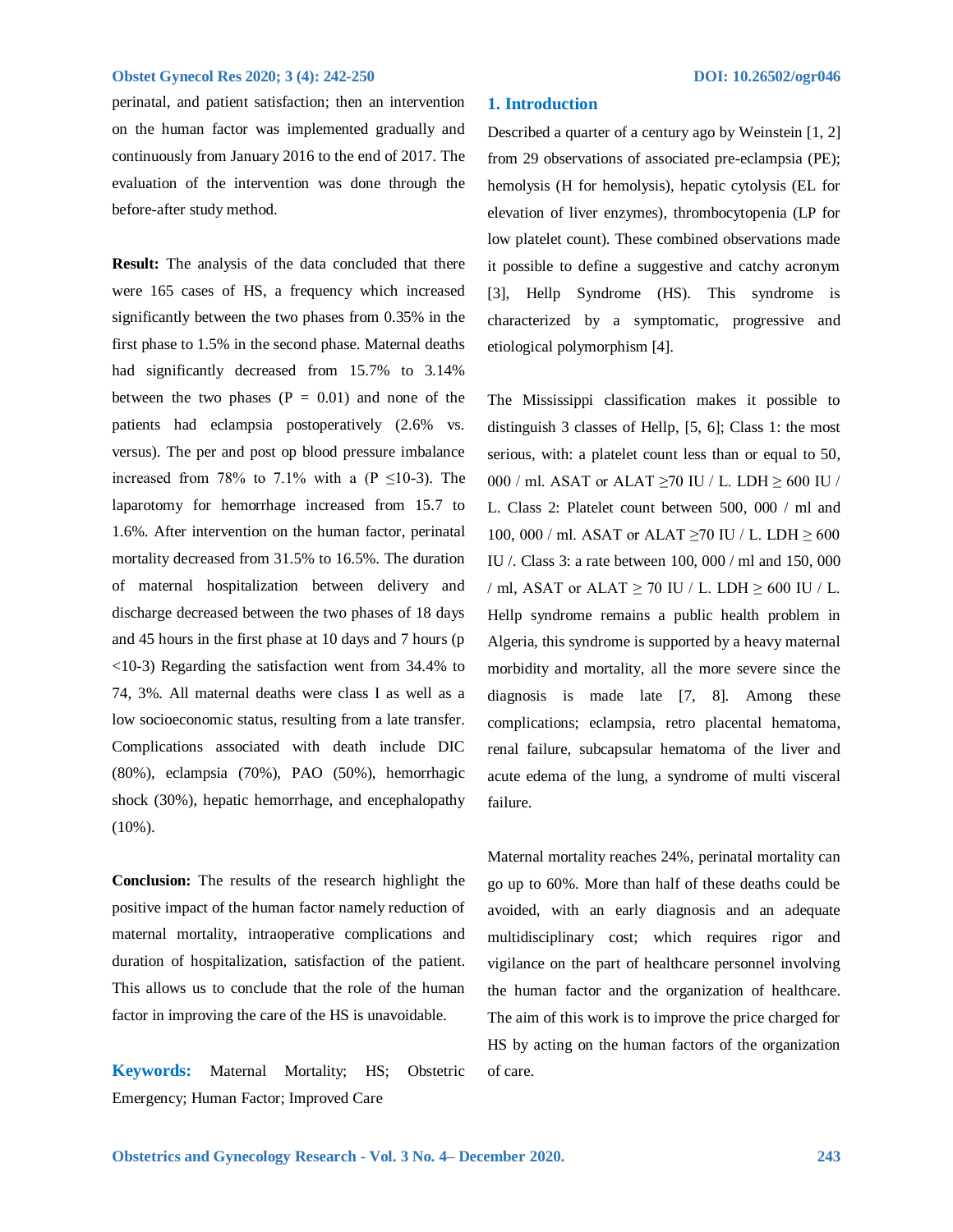## **2. Equipment**

## **2.1 Type of study**

This is a descriptive, monocentric comparative study of maternal-fetal morbidity and mortality linked to the Hellp Syndrome between two periods; before and after the introduction of a protocol aimed at improving the practice of nursing staff in the management charge of the (HS), carried out at the obstetrics and gyneco service of the Oran EHU. The study was carried out in two periods:

- First retrospective, which was the subject of a preliminary study ( $N = 38$  patients), during the period from "January 2015" to "December 2016". During this period, all the files of patients with hellp syndrome were studied.
- Then prospective  $(N = 127$  patients) from "January 2017" to "December 2018" by a protocol applied continuously (see the intervention protocol on the human factor). During this period all patients with Hellp Syndrome have been studied.

# **2.2 Eligibility criteria**

**2.2.1 Inclusion criteria:** Any parturient admitted to the gyneco-obstetrics department of the Oran EHU, either by evacuation from another establishment, or a consultation presenting a (HS). The diagnostic criteria for HS used in our study are those stated by the classification of Mississippi class 2 and 3.

**2.2.2 Exclusion criteria:** Mississippi class 3. (Patients with HS class 3, are excluded from the study because they have a very low morbidity or even rare mortality). Thrombocytopenia due to another cause (congenital, thrombocytopenic purpura, Hemolytic uremic syndrome, fatty liver). A rise in ASAT and LDH due to another cause.

# **2.3 Description of the human factors intervention protocol**

### **2.3.1 Purpose of the protocol:**

- Early care. Multidisciplinary care.
- Codified medical treatment.

**2.3.2 Protocol development:** The development of an HS treatment protocol that is accessible in high-risk pregnancy units, in the operating room and in the postintervention care room.

**2.3.3. Line-up:** The operation of this intervention concerned personnel made up of:

**Medical staff:** Resuscitating doctors (assistant master and specialists), obstetrician gynecologists; (lecturers, assistant teachers and specialists), pediatricians, nephrologists, internists, gastrologist, general practitioners, residents, internal and external in medicine.

**Para medical staff:** Midwives, nurses, technical anesthetists, childcare worker, psychologist, pharmacy manager, maternity coordinator.

# **2.3.4. Human factor intervention: The nursing staff:**

- at. Staff redeployment: Resuscitation anesthesia residents are divided between the postinterventional care room and the high-risk pregnancy unit, the operating room and at the reception room level.
- Staff awareness: The sensitization of the nursing staff concerned the degree of severity of this Syndrome, the importance of the speed of the biological results, the interest of the availability of blood derivatives in emergency and the strict monitoring of the patients during transfers.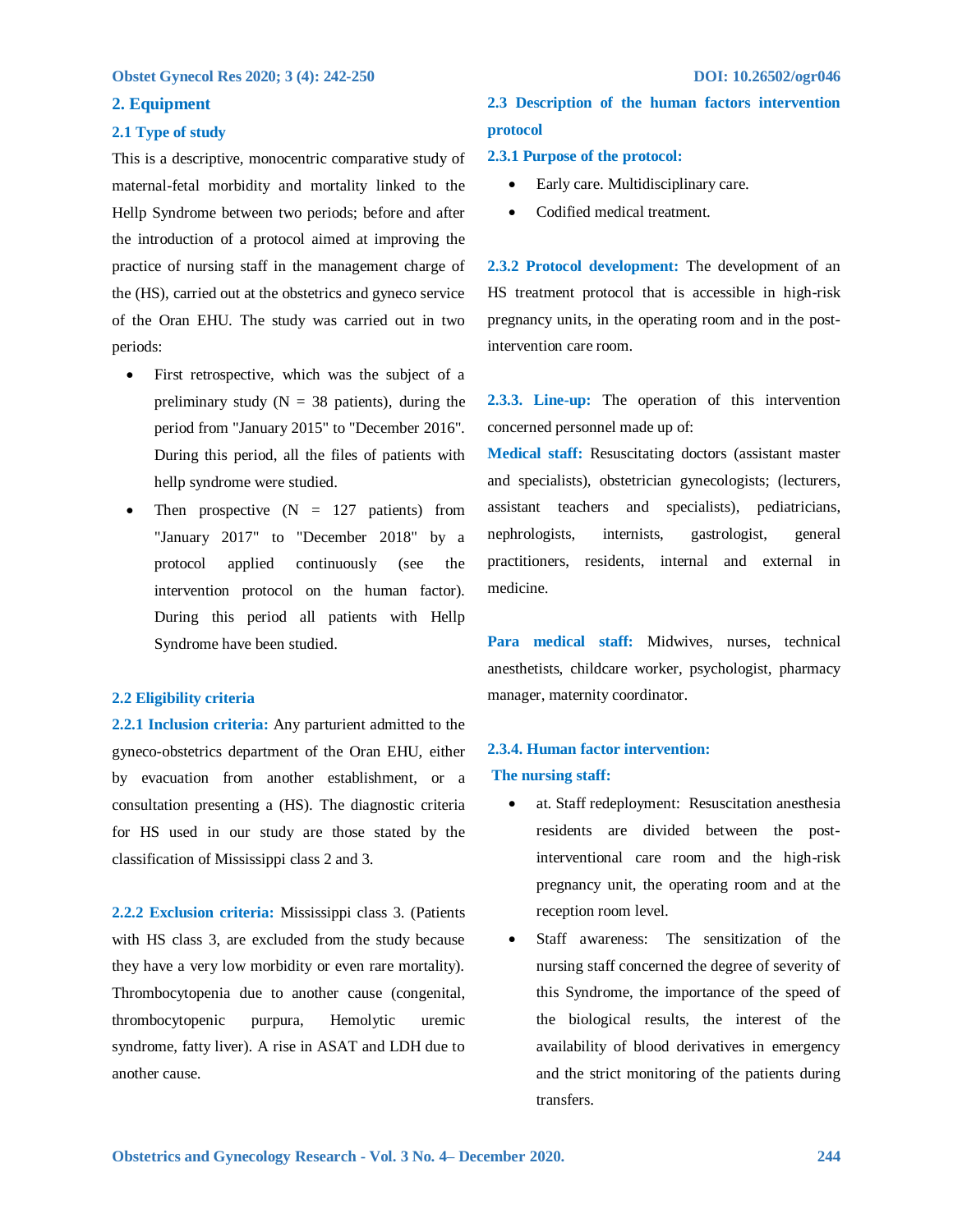vs. Staff training: The training of nursing staff focused on multidisciplinary and early management, the need for teamwork, and favored the orientation system after childbirth and stabilization. This practical hospital supervision concerned residents, interns, externs, and all paramedical staff, and was applied through seminars, staffs, daily medical visits. d. Information for patients and those around them with more communication and listening.

The organization of care: at. Organization of an adapted close monitoring structure: b. Installation of the emergency kit: It is set up in the post-interventional care room, and in the reception room in obstetric emergencies. The composition of the emergency obstetric kit is structured as follows: Drugs: adrenaline, corticosteroids, atropine, diazepam, intubation tray, intubation tray Materials: catheters, transfusor, urinary catheter, oxytocin, sterile compress box, adhesive plaster.

### **2.4 Definition of the human factor**

**2.4.1 Human factors fall into two categories:** Human factors linked to individuals (attitudes, states of mind, values of project actors); those linked to relationships between individuals (exchanges, interactions between project actors [7-8]. (Interactions between project actors). The measurement of the human factor is subjective, for this we acted on the human factor by the aforementioned protocol, then we measured the impact of the improvement in the practice of care personnel on fetal maternal morbimortality and the length of hospital stay.

# **2.5 Factors studied**

We first describe the characteristics of the overall population, including all the patients included in the

study from "2013 to 2016", then we compared the two populations on the following factors:

**2.5.1 Maternelle maternal lethality:** The number of cases of HS who died out of the number of women with HS during the study period.

**2.5.2 Maternelle HS maternal mortality:** It is the number of deaths with HS over the number of live births during the same study period.

**2.5.3 Intra intrauterine fetal mortality:** It is the death in utero of fetuses occurring between 22 weeks of gestation and before any start of labor.

**2.5.4 PrécoceEarly neonatal mortality:** It is the mortality of children between birth and the end of the 7th day of life (mortality occurring during the first week of life).

**2.5.5 Pér Perinatal mortality:** It is the sum of early neonatal mortality and intrauterine fetal mortality.

**2.5.6 Maternelle Perioperative maternal complications:** All the complications that occur before, after and after surgery.

• The length of hospital stay.

### **2.6 Statistical study**

The data were coded and entered using SPSS software version 21.0. A descriptive analysis using the calculation of percentages for qualitative variables and means for quantitative variables, was performed, followed by a bivariate analysis with Chi-square and Pearson correlation tests r. The significance threshold was set at  $p = 0.05$ .

# **3. Results**

In total, a sample of 165 parturients admitted for (HS);

**Obstetrics and Gynecology Research - Vol. 3 No. 4– December 2020. 245**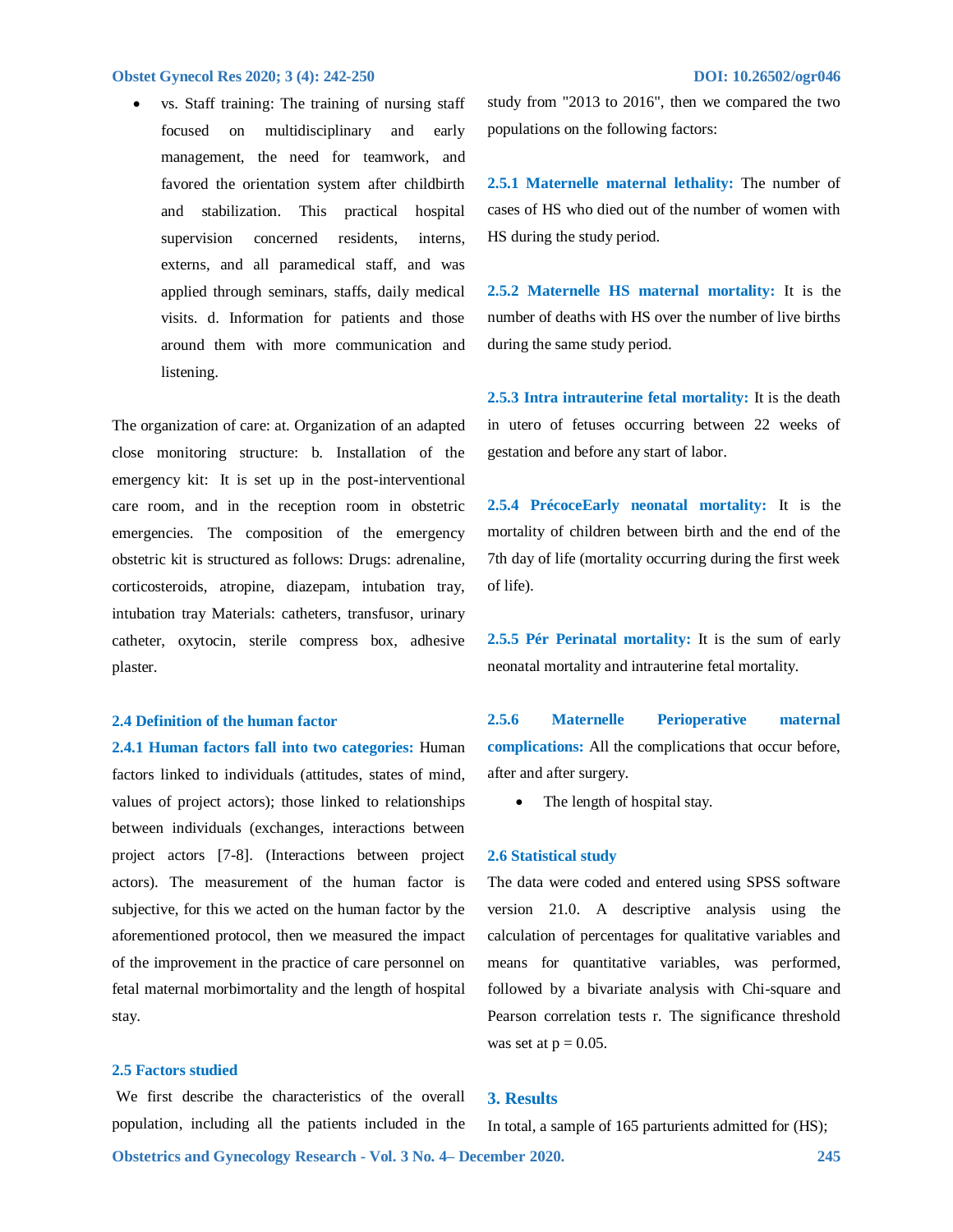of which 121 patients are evacuated from maternity wards of other peripheral wilayas. The average age in our patients is  $32 \pm 6.33$ , [extremes between 19 and 45], with a median of 32. We notice a predominance of multiparity in 45% of the cases, with an average parity of  $2 \pm 1$  children. Clinical signs were present in 159 patients (96.3%). these signs are mainly represented by epigastric pain 68% of cases, vomiting in 67%, headache in 50% of cases, mucocutaneous jaundice in 32.7% of cases, oliguria in 32.1% of cases, edema of the Lower limbs in 73.3% of patients, dehydration in 21.2%, ascites in 16.4% of cases, and bruising in 9.7% of our patients. As for the impact of improving the practice of care personnel; We compared the two populations before and after the application of the protocol, with regard to general, clinical and biological parameters (see Table 1). In the light of the different results, we can establish that the two populations are comparable.

Maternal lethality decreased statistically significantly (p  $= 0.01$ ). Ranging from 6 deaths in 38 cases (15.6%) in

the first period to 4 deaths in 127 cases of (HS), (3.14%). during the second period. The HS maternal mortality rate decreased between the two periods from 6 deaths out of 10, 660 live births, or 0.56 ‰ in the first period to 4 deaths out of 9, 623 live births, in the second period, or 0.41 ‰. There was no significant difference in maternal morbidity before and after application of the protocol (see Table 2). As for intraoperative complications. After application of the protocol, there were no cases of postpartum eclampsia (2.6% / versus 0 after). We observed a marked improvement in hemodynamics with a P  $\leq$ 10-3, and the use of laparotomy after postpartum hemorrhage decreased from "15.7% to 1.6%" with a ( $p = 10-3$ ), as did the rupture of the subcapsular hematoma of the liver slightly decreased (see Table 3). Neonatal mortality decreased from 36.8% to 7.1% significantly ( $p$  <10-3.). There is no significant difference in intrauterine fetal mortality (see Table 4). The average length of hospital stay is  $12 \pm 5.12$ , the length of maternal hospital stay between delivery and discharge decreased statistically significantly ( $p$  <10-3) from 19 days to 10 days.

|                      |            | AVANT (38) | <b>APRES</b> (127) | $\mathbf P$ |  |
|----------------------|------------|------------|--------------------|-------------|--|
| variable             |            | Moyenne    | Moyenne            |             |  |
| Age                  |            | 32, 82     | 32, 47             | 0, 22       |  |
|                      |            | 6,71       | 6, 24              |             |  |
| Parité               |            | $3 \pm 2$  | $3 \pm 2$          | $=$         |  |
| Formes du HS         | complet    | 47, 4      | 35, 4              | 1, 18       |  |
|                      | incomplet  | 52, 6      | 64, 6              |             |  |
| Classes du HS        | Classe I   | 55, 3      | 50, 4              | 0, 59       |  |
|                      | Classe II  | 44, 7      | 49, 6              |             |  |
| <b>Types</b>         | Pré partum | 92, 1      | 78, 7              | 0,06        |  |
| du HS<br>Post partum |            | 7, 9       | 21, 3              |             |  |

**Table 1:** Study of the comparability of the two populations with regard to the general parameters.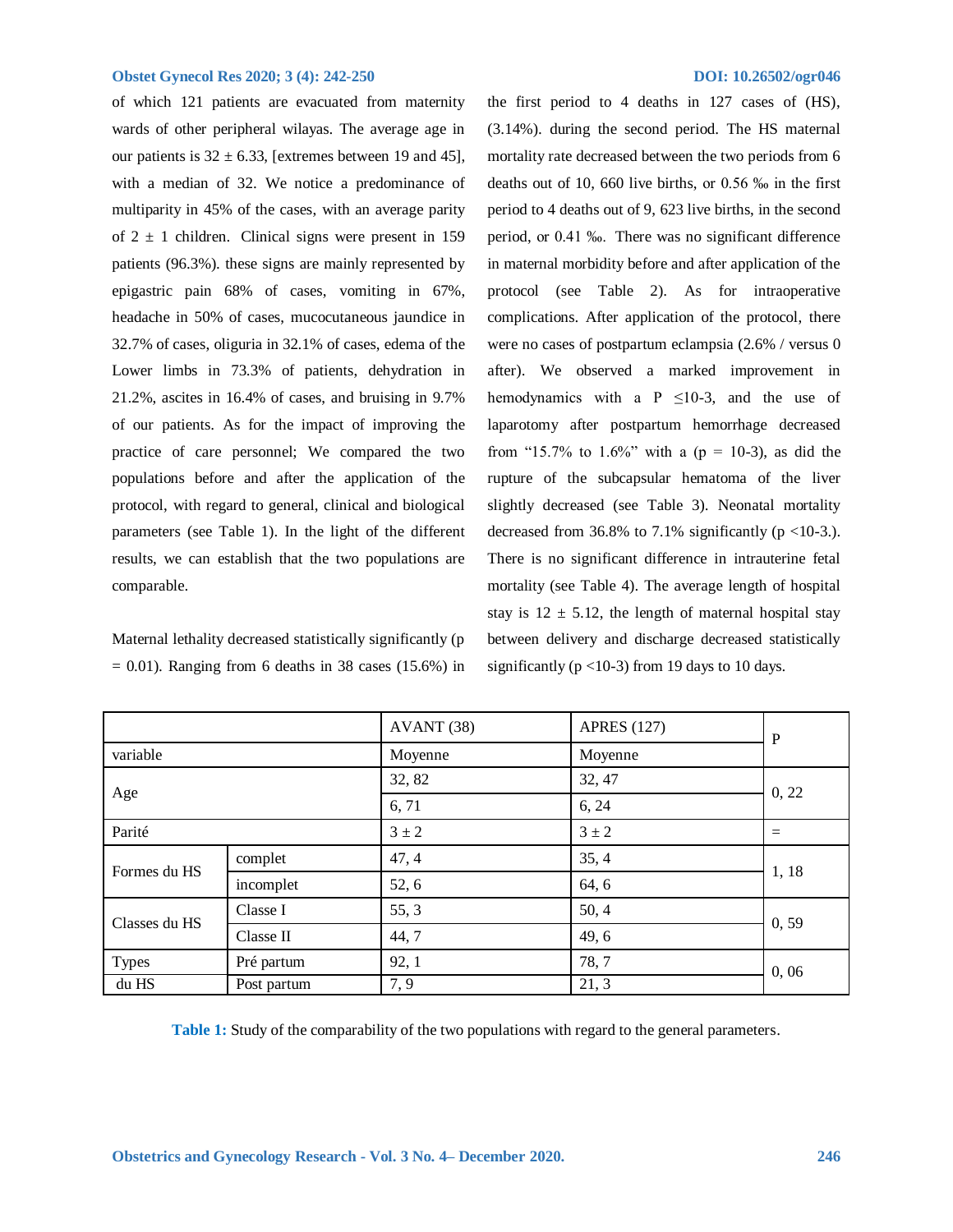|                                         | Before (38) |               | <b>After (127)</b> |               |       |
|-----------------------------------------|-------------|---------------|--------------------|---------------|-------|
|                                         | Nbr de cas  | $\frac{6}{9}$ | Nbr de             | $\frac{6}{9}$ | P     |
| Pre-partum eclampsia                    | 9           | 23, 68        | 29                 | 22, 83        | 0, 91 |
| Acute Lung Edema                        | 3           | 7,9           |                    | 5, 51         | 0,87  |
| Sub-Capsular Hematoma of the Liver      | 3           | 7,9           | 8                  | 6.3           | 0,98  |
| Hrp Retro Placentary Hematoma           | 5           | 13, 15        | 15                 | 11,81         | 0, 95 |
| Disseminated Intra Vascular Coagulation | 5           | 13, 15        | 12                 | 9.44          | 0, 72 |
| Encephalopathy                          |             | 2, 63         | 2                  | 1,57          | 0,79  |
| <b>Renal Failure</b>                    | 13          | 34, 2         | 50                 | 39,4          | 0, 69 |

**Table 2:** comparison of maternal complications.

|                                        | $1ère$ période (N=38) |               | $2eme$ période (N=127) |      |             |
|----------------------------------------|-----------------------|---------------|------------------------|------|-------------|
| Sub-Capsular Hematoma of the Liver     | Nombre de cas         | $\frac{0}{0}$ | Nombre de cas          | $\%$ |             |
| Laparotomy after postpartum hemorrhage | 6                     | 15, 7         |                        | 1, 6 | 0,001       |
| Failure of an                          |                       | 7.9           |                        | 1, 6 | 0, 14       |
| Perioperative tension imbalance        | 30                    | 78, 9         | 9                      | 7.1  | $<$ 0, 0001 |

**Table 3:** Comparison between the two periods of maternal perioperative complications.

|                      | <b>AVANT</b><br>(38) |               | <b>APRES</b> (127) |               |             |
|----------------------|----------------------|---------------|--------------------|---------------|-------------|
|                      | Nombre de cas        | $\frac{6}{6}$ | Nombre de cas      | $\frac{0}{0}$ | P           |
| Neonatal mortality   | 14                   | 36, 8         |                    | 7, 1          | $<$ 0, 0001 |
| in utero mortality   | 10                   | 26, 3         | 33                 | 26, 0         | 0,86        |
| périnatale mortality | 12                   | 31, 5         | 21                 | 16.5          | 0,07        |
| new born alive       | 14                   | 36, 8         | 85                 | 66, 9         | 0,001       |

**Table 4:** Comparison of in utero, neonatal, and perinatal mortality between the two.

# **4. Discussion**

**Obstetrics and Gynecology Research - Vol. 3 No. 4– December 2020. 247** The results thus obtained could be compared with those of the literature dealing with the improvement of the practices of the nursing staff, where tests and studies have multiplied in recent years. Our study is particularly characterized by a decrease in mortality, maternal lethality and neonatal mortality between the two periods, while maternal morbidity has not changed. Thus, in the study by Menzies et al, who found a

reduction in maternal risk significantly but the neonatal outcome did not change, [8]. The study by Mbola et al, found a significant decrease in mortality, lethality of maternal morbidity and neonatal mortality between the two periods (p> 10-6) [9]. Maternal mortality: In our series, the mortality rate was significantly lower (3.14%) after the initiation of the treatment protocol. Several similar results have been reported in the literature. Thus, in the study by Weinstein [10] this rate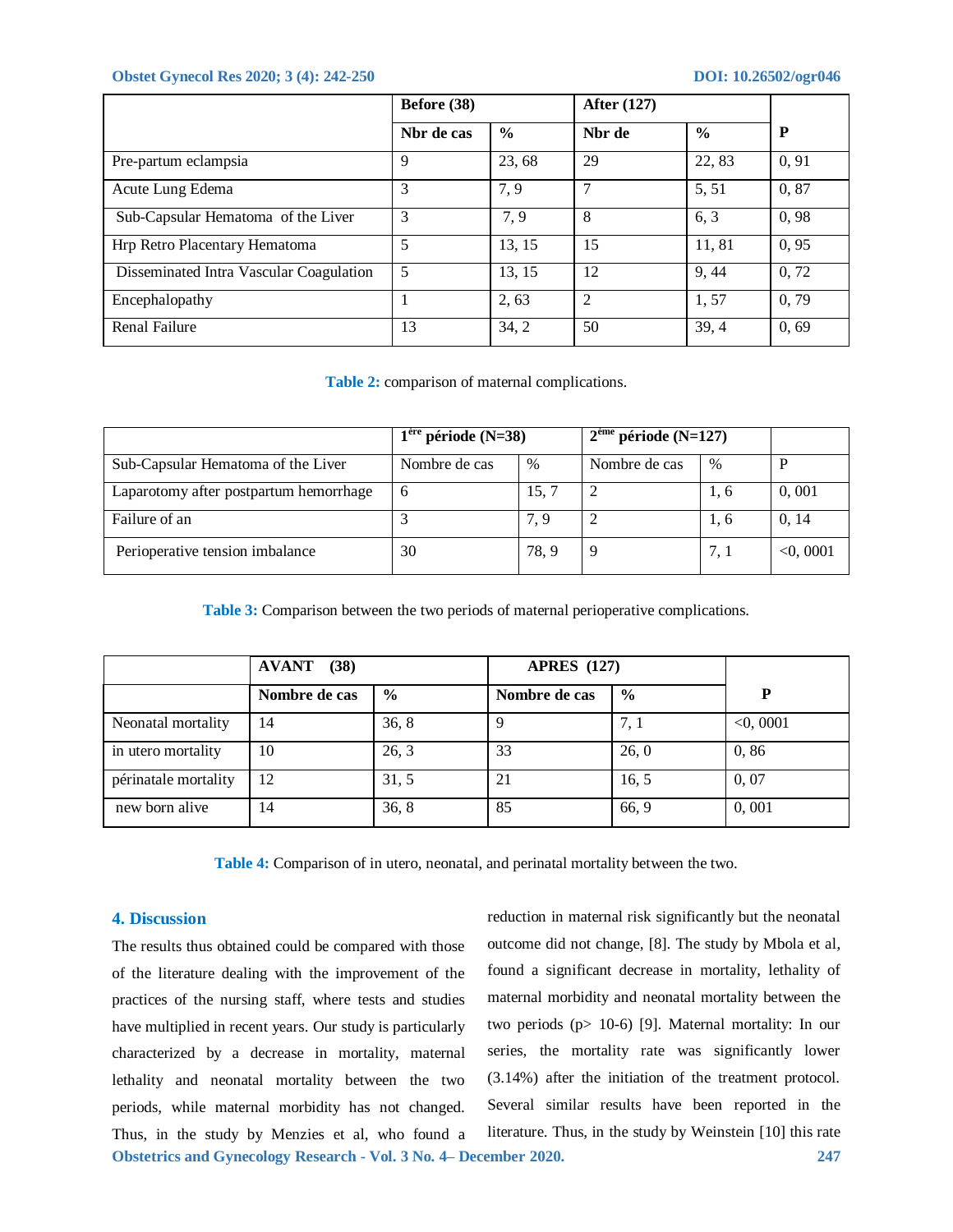was 3.5% [10], 5.8% in the study by Benletaifa [12] and 4% in the study by Manouni [13] (see Table 5).

### **4.1 Maternal morbidity**

In our series Despite the improvement in the practice of nursing staff, there was no change in complications of (HS) between the two periods, this is attributed to the late diagnosis of HS, because most of these patients are transferred to the stage of complications.

### **4.2 Intraoperative maternal complications**

In our series after application of the protocol, the use of laparotomy after postpartum hemorrhage was significantly lower at 1.6%. In the literature, we find several similar studies. Thus, in the study of Sibai et al, The use of laparotomy was 2% [11], and 1.8% in the study of vitalis et al [9]. This result is probably due to the real existence of the involvement of all care staff.

### **4.3 Perinatal mortality, Neonatal mortality**

In the literature, we find several studies [6, 15], where we note fluctuations in perinatal mortality between 17 to 60%, And substantially identical to those recorded in our series (31.5%, 16.5%). In our series, neonatal mortality was significantly lower after application of the protocol, we find several similar studies, including the perinatal mortality rate ranges from 6 to 37% [1, 2, 17, 18]. This variation in mortalities between the two

periods can have several explanations:

- Lack of information and awareness on the management of hellp syndrome
- The lack of visibility of the real existence of the practice of neonatal resuscitation
- The lack of involvement of the paramedical staff (childcare worker, nursing assistant) in monitoring the newborn in the neonatal unit.

### **4.4 Intra utero fetal mortality**

Our study is particularly characterized by an intra uterine fetal mortality of 26%. More superior to the figures reported in the study by Sibai et al, which was 19% [11], and closer to the study by Manouni et al, which was 31% [8]. This difference could be explained by the late transfer of patients, whose diagnosis of (HS) was made at the stage of intrauterine fetal death, and the absence of prenatal follow-up.

## **4.5 Duration of hospitalization**

Our study is particularly characterized by a duration of hospitalization during the first period, far superior to the figures reported in the literature. In the Hanibilal study, for example, the average length of hospital stay was 10.35 days [14], and Vitalis 6.17 days [15]. These results are close to the results of the second period. This is probably due to the patient referral system proposed in the protocol.

| <b>Authors</b>                           | country  | year | Number of patients | Maternel death $(\% )$ |
|------------------------------------------|----------|------|--------------------|------------------------|
| Weinstein [10]                           | Amérique | 1985 | 57                 | 3.5                    |
| <b>Sibai</b> [11]                        | Amérique | 1993 | 442                | 1, 1                   |
| Benletaifa [12]                          | Tunis    | 2000 | 17                 | 5, 8                   |
| Mamouni [13]                             | Maghreb  | 2012 | 61                 | 4                      |
| Hani bilal [14]                          | Algérie  | 2016 | 25                 | 8                      |
| Our study after the protocol application | Algérie  | 2016 | 127                | 3, 14                  |

**Table 5:** Frequency of maternal mortality according to the authors.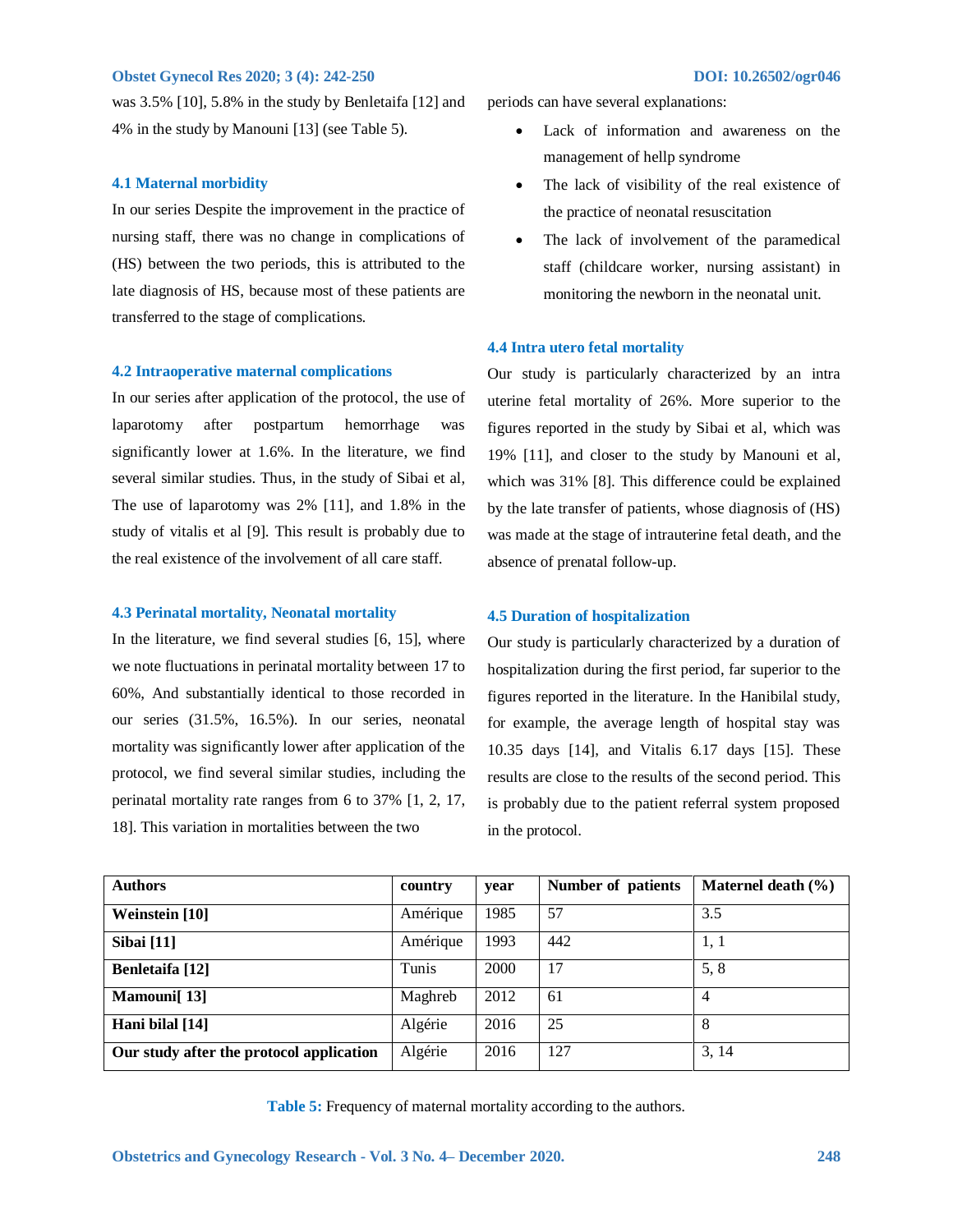### **4.6 Limit of the study**

Our study has a number of limitations. Indeed, we encountered difficulties in collecting data retrospectively which can present an information bias.

# **5. Conclusion**

This study highlighted the benefits of human factors in improving the management of HS, these factors include awareness, continuing education of caregivers, patient information and organization of care. This study demonstrated the reliability of appropriate and multidisciplinary early management, the gain of which was marked by the reduction in maternal and perinatal mortality, the reduction in intraoperative complications. And the reduction of the stay at the gyneco-obstetric service. This should probably have an impact on the cost of patient care. The line of work to improve this care must be centered on human factors and meet objectives such as developing neonatal resuscitation, Worked so that the management of obstetric emergencies is consensual and multidisciplinary.

# **Conflict of Interest**

No conflict of interest

## **References**

- 1. Pottecher T, Luton D, Zupan V, et al. Multidisciplinary management of severe forms of preeclampsia. RFE SFAR / CNGOF / SFMP / SFNN (2010).
- 2. Medhioub K F, Chaari A , Turki O, et al. Up-todate on the HELLP syndrome (Hemolysis, Elevated Liver enzymes and Low Platelets). rev med interne 37 (2016): 406-411.
- 3. Weinstein L. Syndrome of hemolysis, elevated liver enzymes, and low platelet count: a severe consequence of hypertension. Am J Obstet Gynecol 142 (1982): 159-167.
- 4. Pourrat O, Pierre F, Magnin G. The HELLP syndrome: the ten commandments. Journal of
- 5. Carles G. (HS)/Clinical forms and alternative etiologies. Obstetrics (2009).

Internal Medicine 30 (2009): 58-64.

- 6. Martin JN Jr, Rose CH, Briery CM. Understanding and managing HELLP syndrome: the integral role of aggressive glucocorticoids for mother and child. Am J Obstet Gynecol 195 (2006): 914-934.
- 7. OMS. Why is consideration of human factors important for patient safety?. Multi-professional edition WHO Patient Safety Teaching Guide (2001).
- 8. Ramain E, Carlès M, Brigato K, et al. Disorganization of the operating room: the role of human factors. Mapar (2004): 583.
- 9. Mbola mbassi S. Soins obstétricaux d'urgence et mortalité maternelle dans les maternités de troisième niveau du Cameroun : approche évaluative d'une intervention visant améliorer le transfert obstétrical et la prise en charge des complications maternelles. Gynecology and obstetrics. University Pierre and Marie Curie - Paris VI (2014).
- 10. Weinsteïn L. Preeclampsia/eclampsia with Hemolysis, Elevated Liver Enzymes, and Thrombocytopenia. ObstetGynecol 66 (1985): 657-660.
- 11. Sibai BM, Ramadan MK, Usta I, et al. Maternal morbidity and mortality in 442 pregnancies with hemolysis elevated liver enzymes and low platelets (HELLP syndrome). Am J Obstet Gynecol 169 (1993): 1000-1006.
- 12. Ben Letaifa D, Ben Hamada S, Salem N, et al. Maternal-fetal morbidity and mortality associated with Hellp syndrome. Ann Fr Anesth Reanim 19 (2000): 712-718.